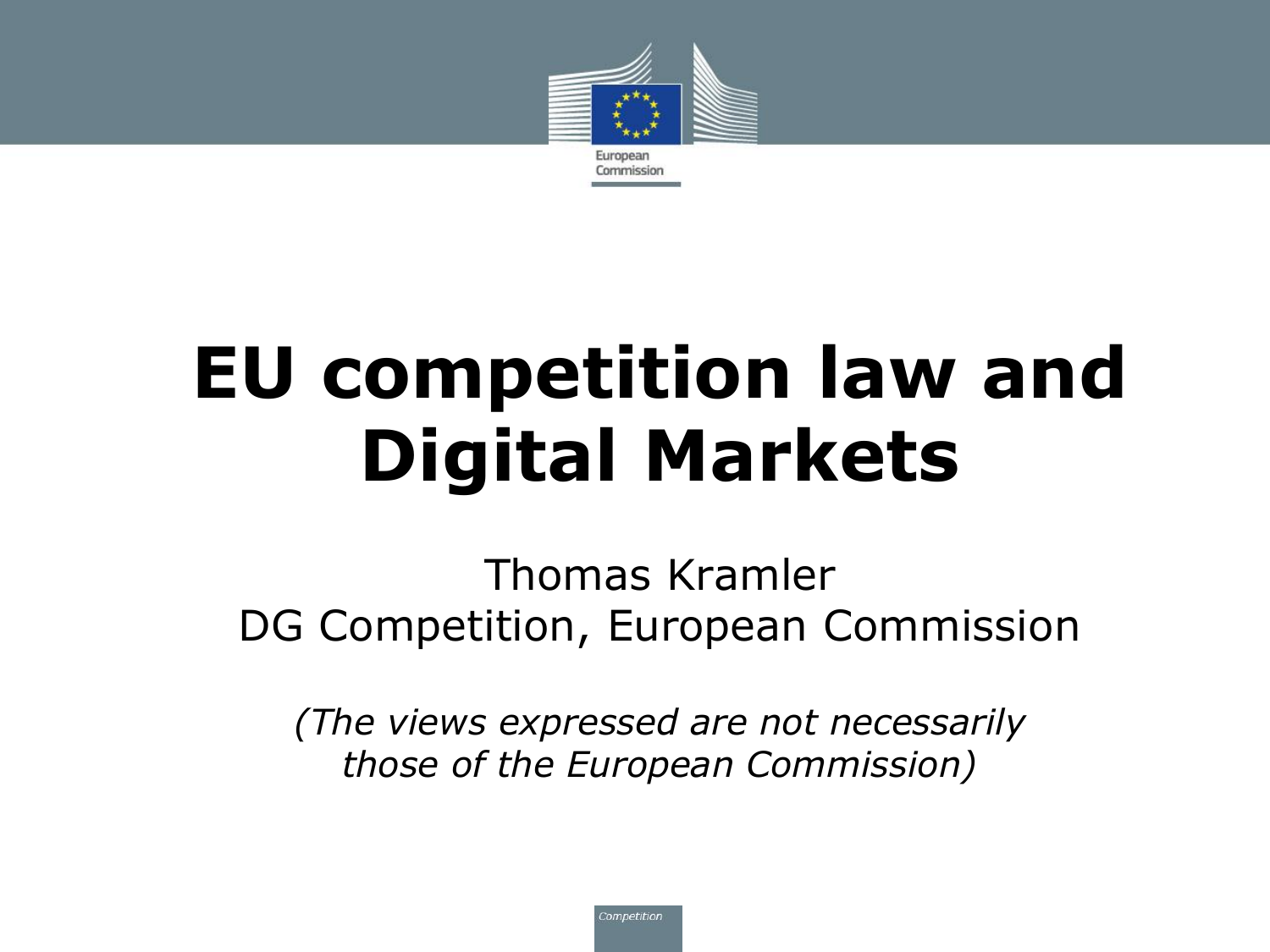

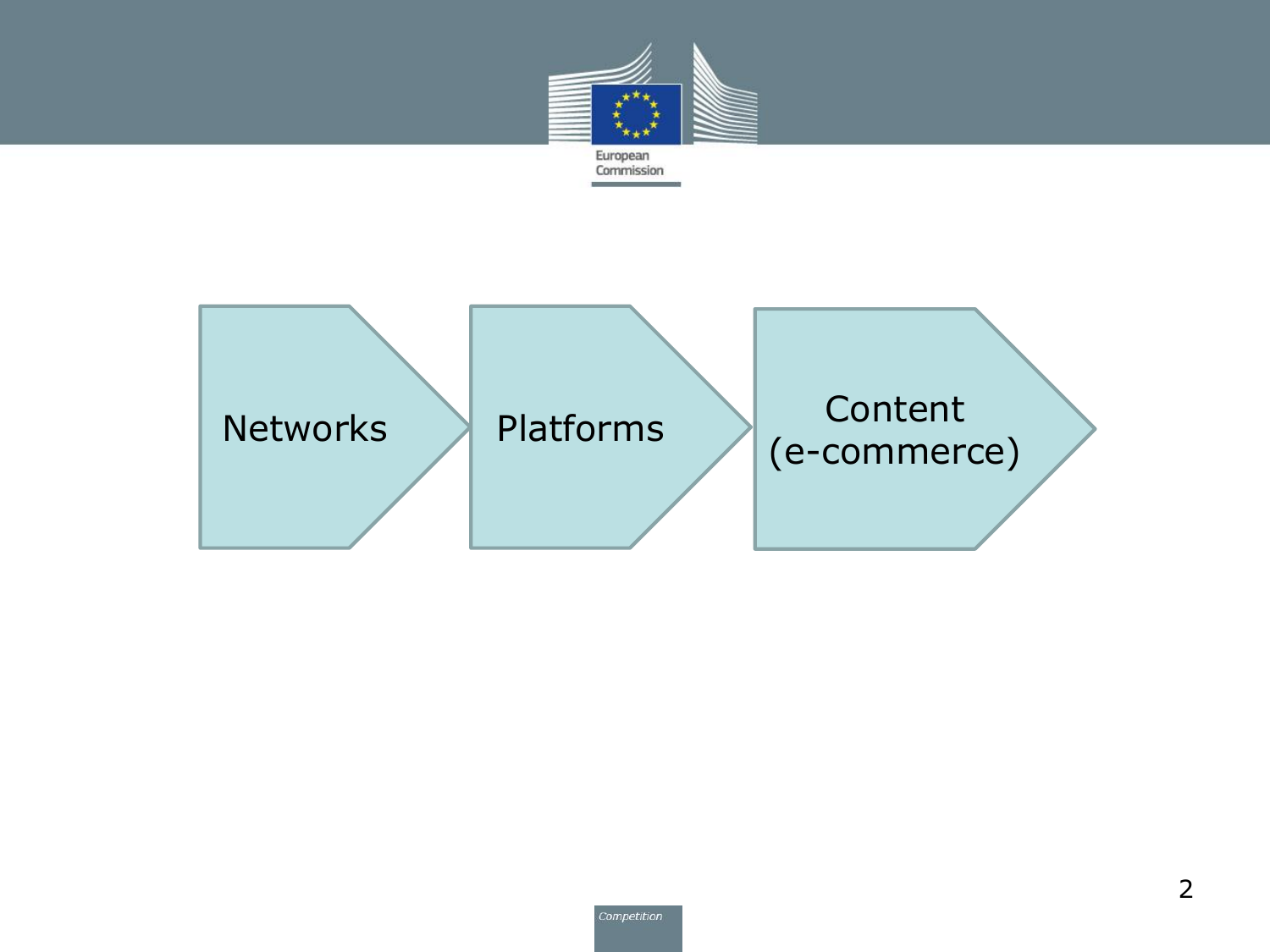

• Competition for the market vs competition in the market

• ECJ in TeliaSonera (para. 108) "[…] *application of [competition rules] cannot depend on whether the market concerned has already reached a certain level of maturity. Particularly in a rapidly growing market, Article 102 TFEU requires action as quickly as possible, to prevent the formation and consolidation in that market of a competitive structure distorted by the abusive strategy of an undertaking* […]*". (*C-52/09)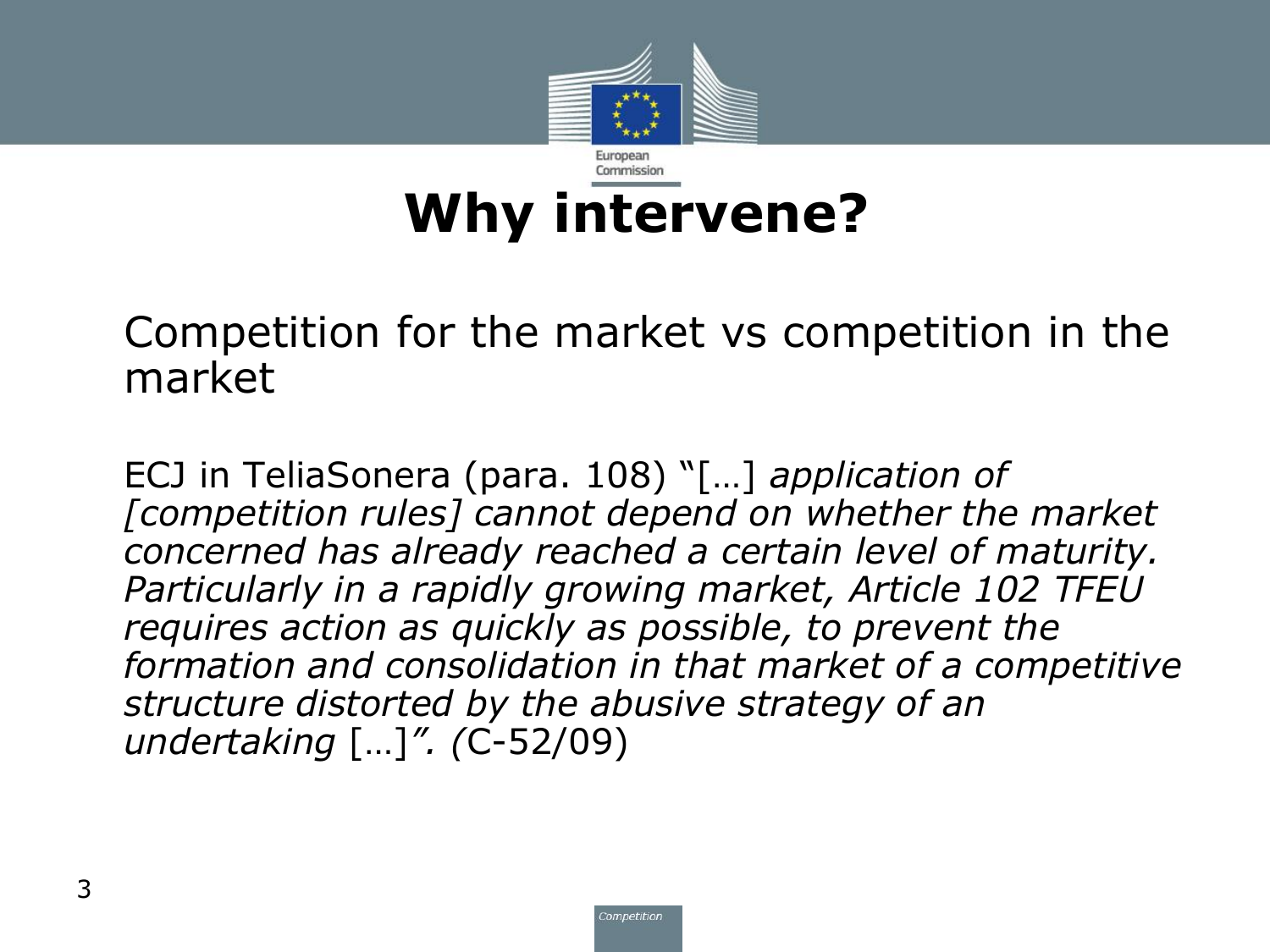

## **Characteristics of Digital Markets**

• Network effects

• Search

• Barriers to entry

- Application barrier to entry (PCs, Smartphones ?)
- Big Data

• Lock-in

- Legacy
- Status quo bias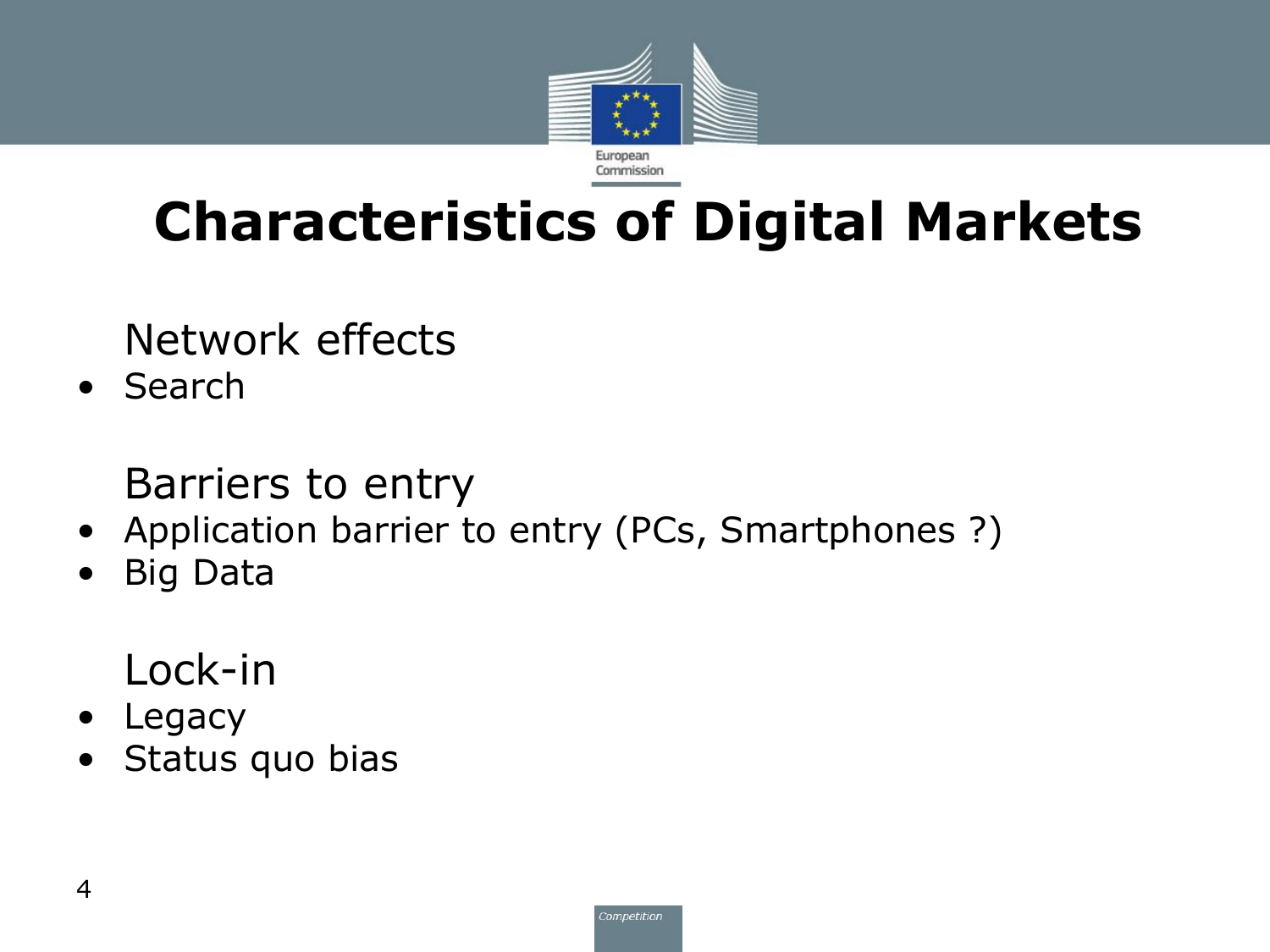

## **Market Definition**

Two sided markets

• One or two markets ? (Google)

Free services

Platform competition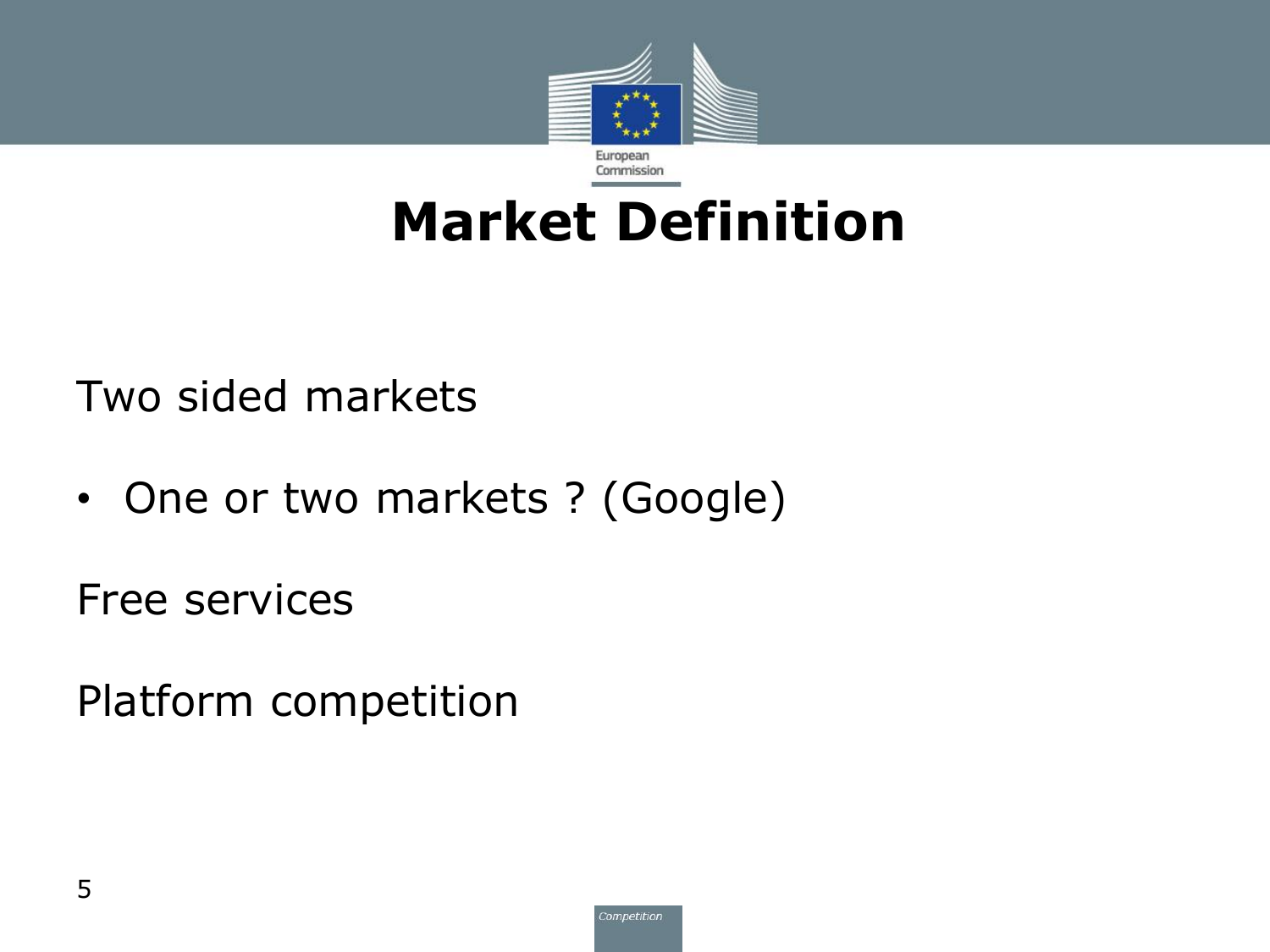

## **Market Power**

In fast-growing sectors/frequent market entry/short innovation cycles: large market shares may turn out to be ephemeral (Facebook/WhatsApp merger decision; T-79/12, Microsoft/Skype)

- Multi-homing
- Platform competition
- No preinstallation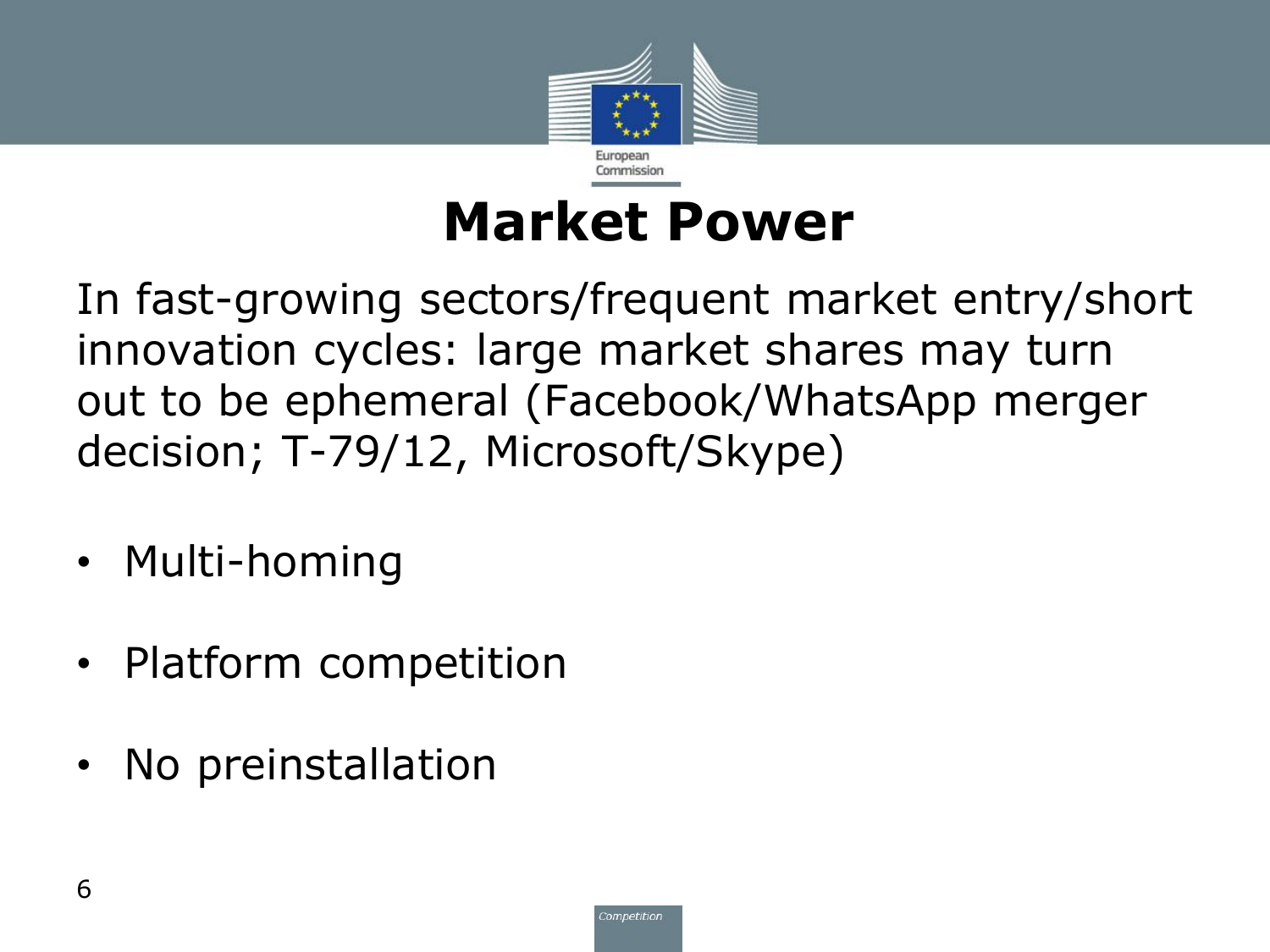

# **Leveraging:Microsoft**

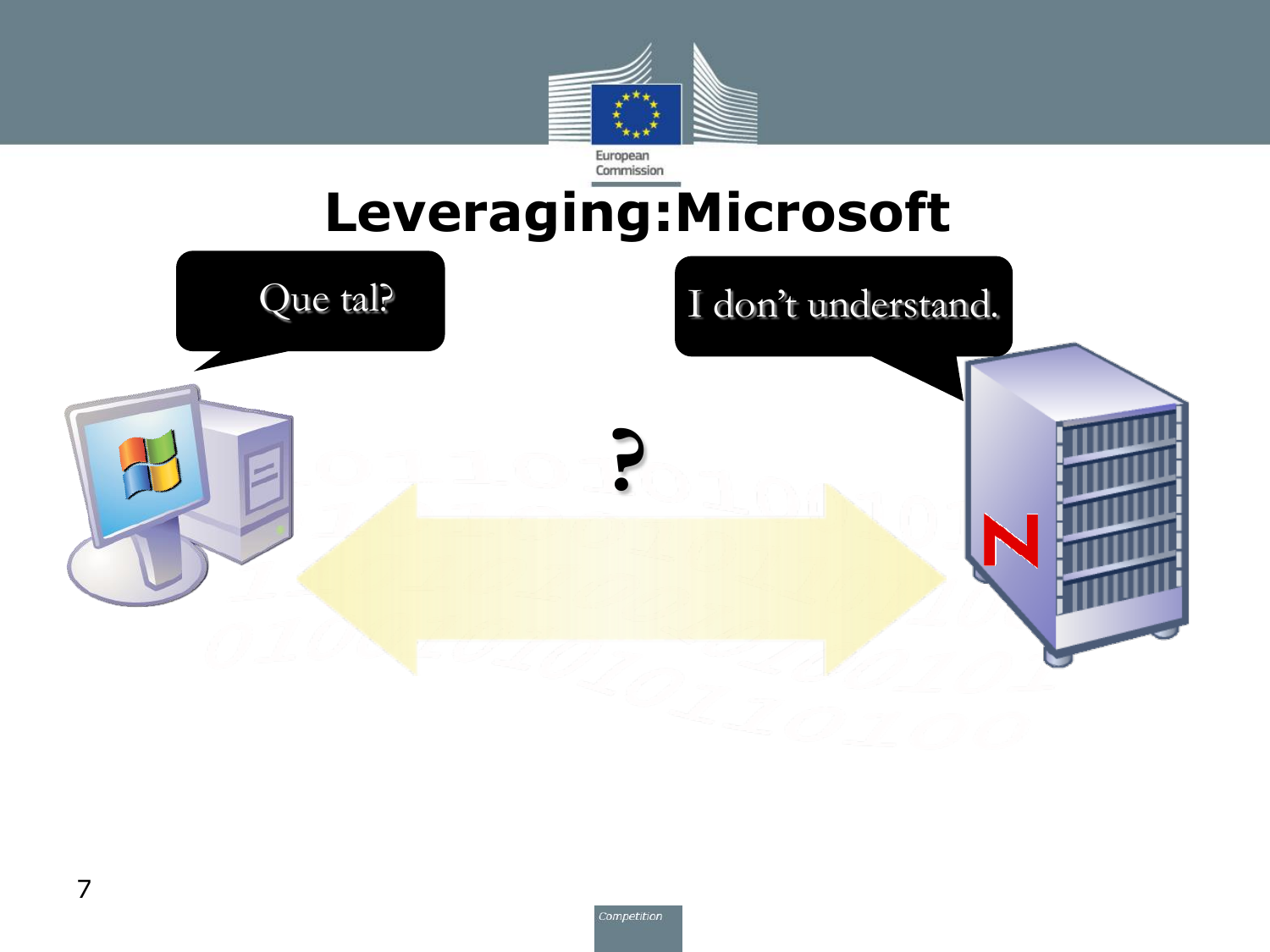

#### **Leveraging:Google**

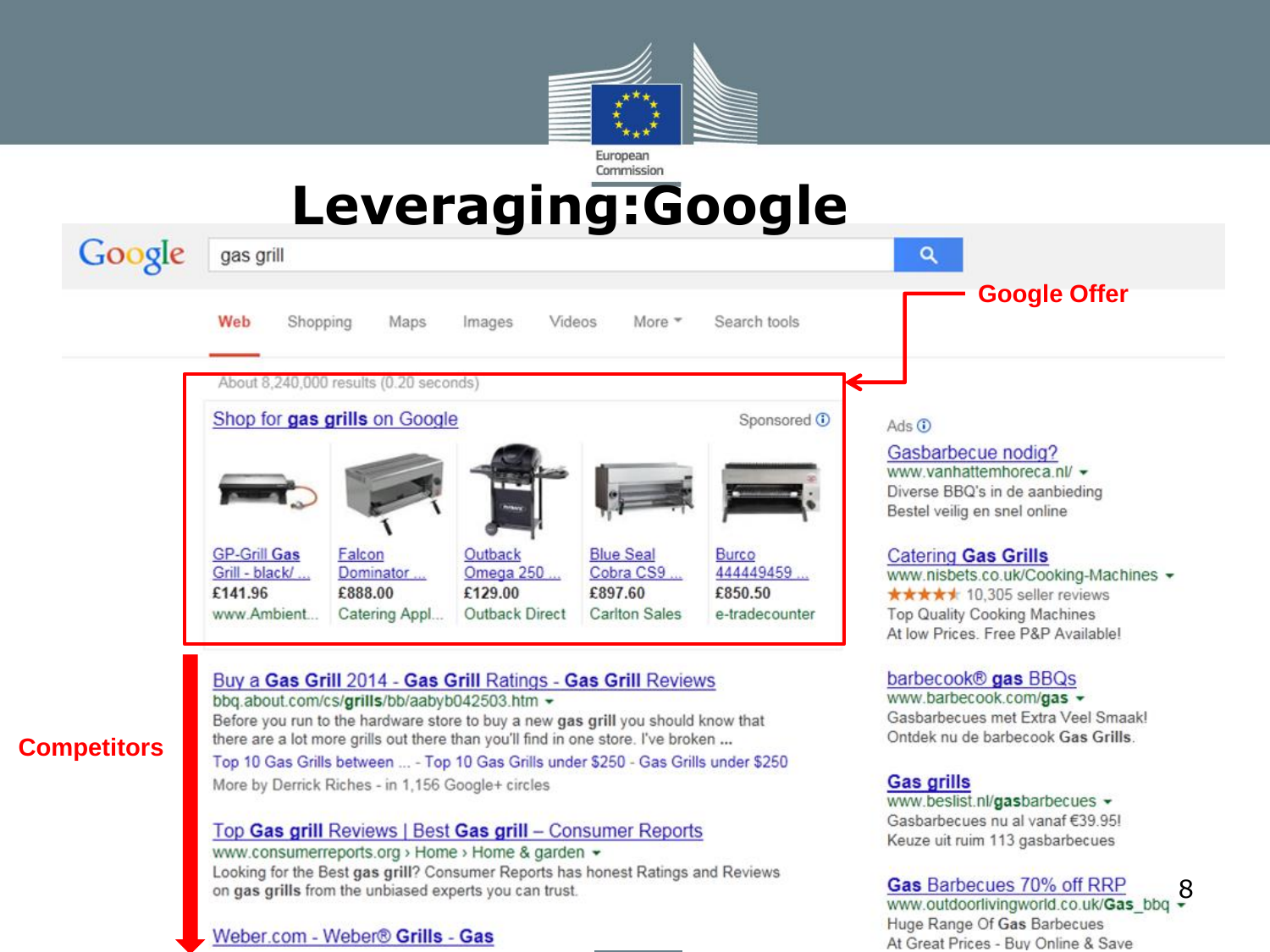

#### **E-commerce sector inquiry**



**A. 2: Estimated evolution of the total and online retail sales in goods, 2000-2014 (in billion EUR, from Duch-Brown and Martens, JRC, 2015)**Competition

9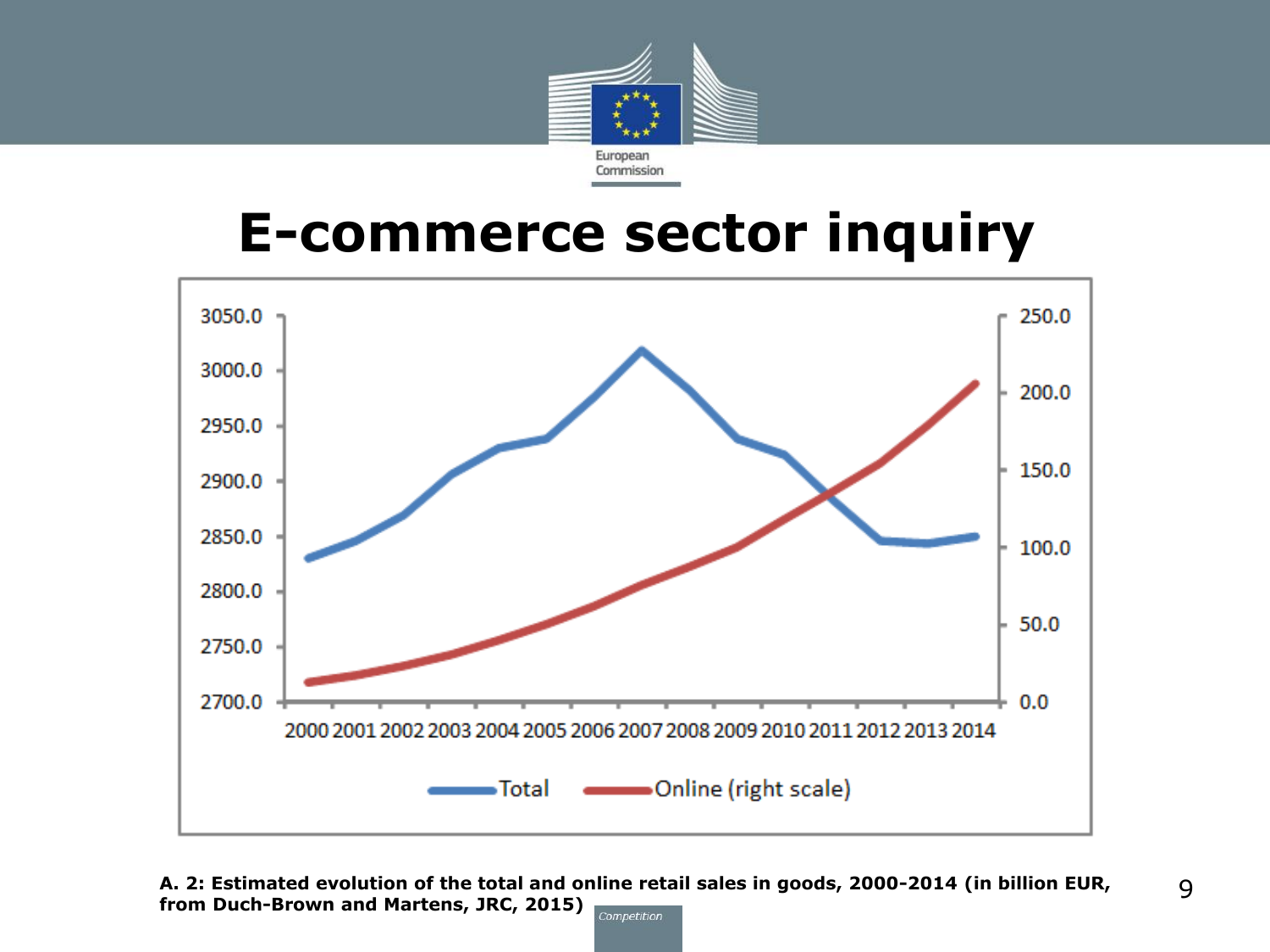

# **Key Findings – Consumer Goods**

- More price transparency and price competition
- More selective distribution and vertical integration of manufacturers
- Vertical Restraints
	- Pricing restrictions
	- Territorial restrictions
	- Online sales restrictions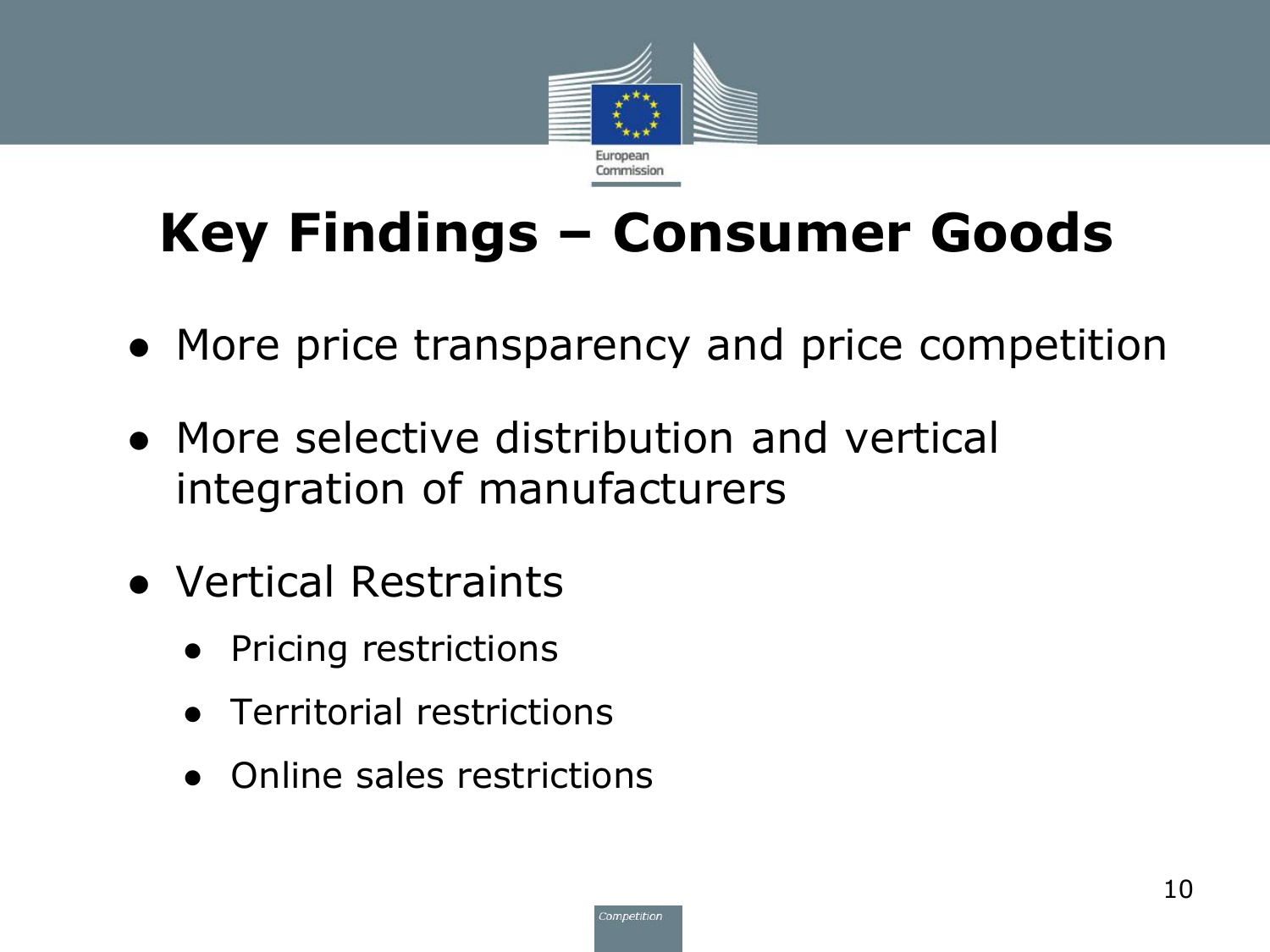

# **Key Findings – Digital Content**

- Availability of licences for online distribution is key for competition
- Impact of current licensing practices on competition ?
- Potential issues to be assessed case by case
	- Scope of agreements (Bundling)
	- Duration of agreements
	- Geo-blocking